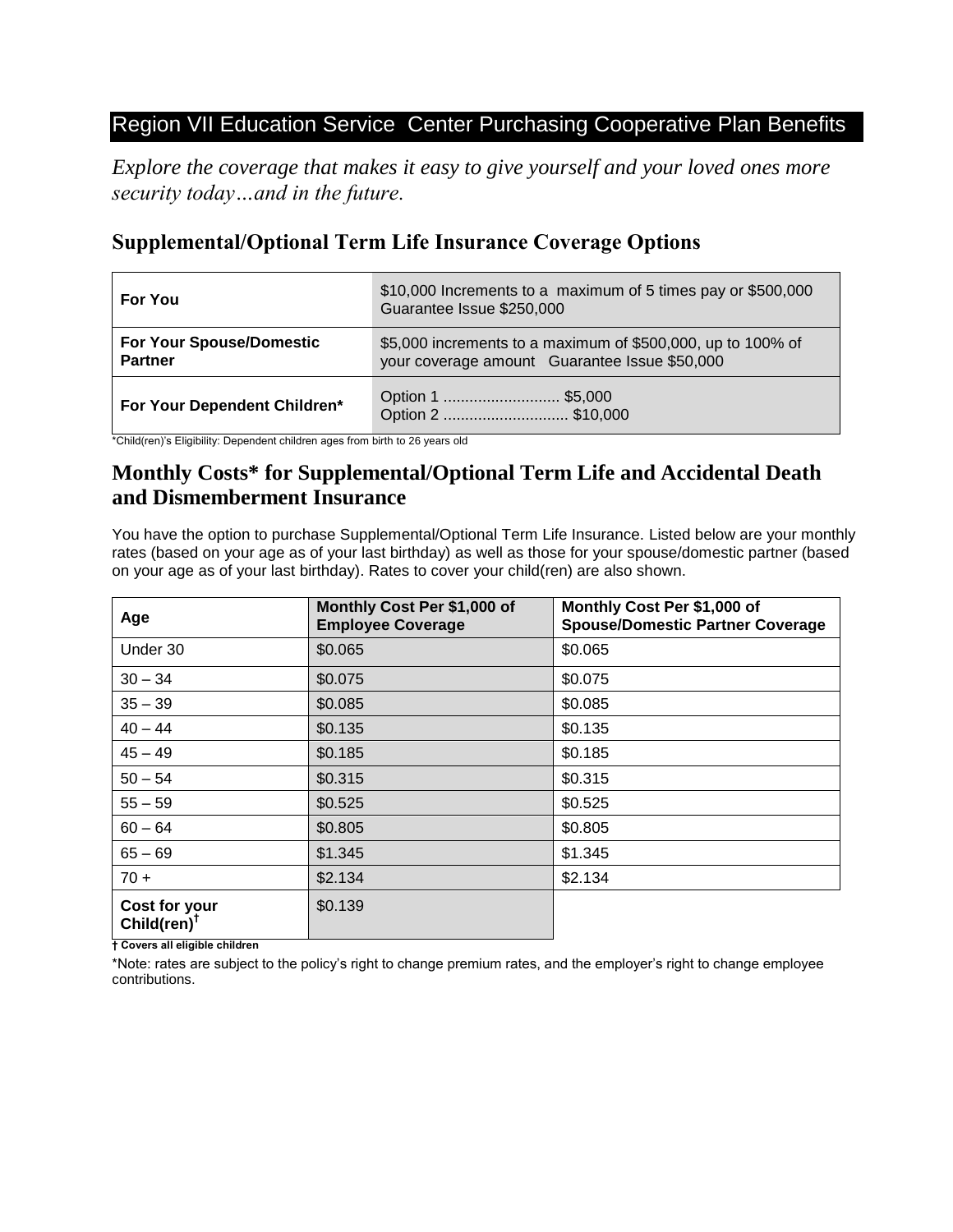Use the table below to calculate your premium based on the amount of life insurance you will need. **Example:** \$100,000 Supplemental Life Coverage

| 1. Enter the rate from the table (example age 36)                                                                   | \$.085 | ß. |
|---------------------------------------------------------------------------------------------------------------------|--------|----|
| <b>2.</b> Enter the amount of insurance in thousands of dollars<br>(Example: for \$100,000 of coverage enter \$100) | 100    |    |
| <b>3.</b> Monthly premium $(1) \times (2)$                                                                          | \$8.50 |    |

Repeat the three easy steps above to determine the cost for each coverage selected.

## **Once Enrolled, You have Access to MetLife AdvantagesSM – For Support, Planning, and Protection when you need it most.**

## **Comfort and guidance for challenging times**

### **Grief Counseling<sup>1</sup> To help you, your dependents and beneficiaries cope with loss**

Your MetLife employer-paid life insurance plan offers you, your dependents, and your beneficiaries access to grief counseling<sup>1</sup> sessions and related concierge services to help cope with a loss – at no extra cost. Grief counseling services provide valuable, confidential and professional support during a difficult time to help address personal and funeral planning needs. At your time of need, you and your dependents have 24/7 access to a work/life counselor. You simply call a dedicated 24/7 toll-free number to speak with a licensed professional experienced in helping individuals who have suffered a loss. Sessions can either take place in-person, because meeting face-to-face may provide a more personalized experience if you so desire, or by phone. You can have up to five face-to-face grief counseling sessions per event to discuss any situation you perceive as a major loss, including but not limited to death of a loved one, divorce, receiving a serious medical diagnosis or critical illness, or losing a pet.<sup>1</sup> Call 1-855-609-9989 or log on to https://griefcounseling.harrisrothenberg.net/default.aspx (Username: metlifeassist; Password: support).

## **Delivering The Promise®2** *For support when beneficiaries need it most*

This program is designed to help beneficiaries sort through the details and serious questions about claims and financial needs during a difficult time. MetLife has arranged for Massachusetts Mutual Life Insurance Company (MassMutual) financial professionals to be available for assistance in-person or by telephone to help with filing life insurance claims, government benefits and help with financial questions.

### **Total Control Account®3** *For immediate access to death proceeds*

The Total Control Account® (TCA) settlement option provides your loved ones with a safe and convenient way to manage the proceeds of a life or accidental death and dismemberment claim payments of \$5,000 or more, backed by the financial strength and claims paying ability of Metropolitan Life Insurance Company. TCA death claim payments relieve beneficiaries of the need to make immediate decisions about what to do with a lump-sum check and enable them to have the flexibility to access funds as needed while earning a guaranteed minimum interest rate on the proceeds as they assess their financial situations. Call 1-800-638- 7283 for more information about options available to you.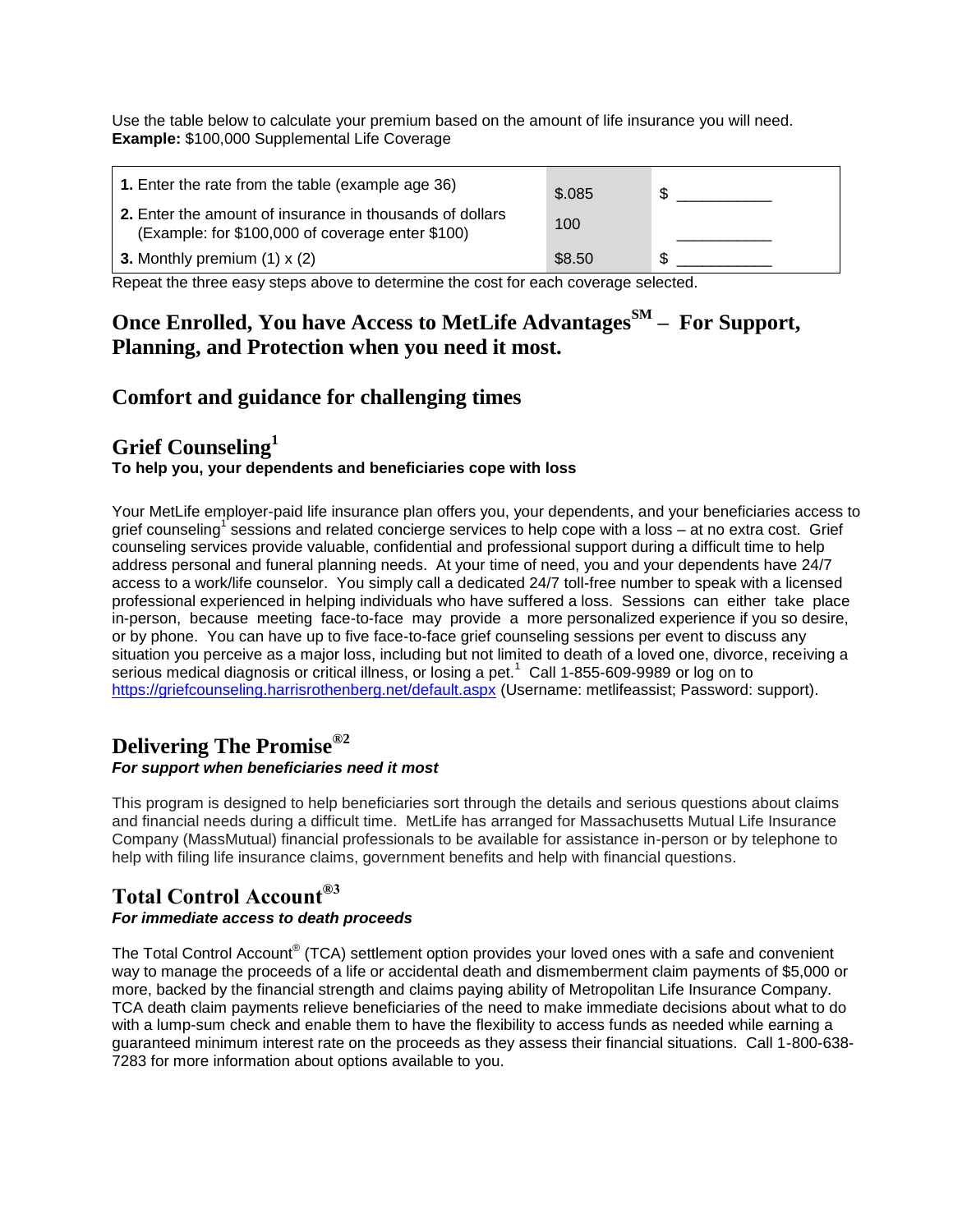### **Travel Assistance**<sup>4</sup> *A travel assistance benefit is available when you enroll in MetLife's AD&D coverage.*

Travel assistance services, offered on your AD&D coverage, offers you and your family access to emergency services while you travel, plus the advantage of concierge assistance for personal and workrelated travel and entertainment requests. This service provides you and your dependents with medical, legal, transportation and financial assistance 24 hours a day, 365 days a year when you are more than 100 miles away from home. You also have access to Mobile Assist Service to provide you information to help avoid expensive mobile telephone charges and help effectively use overseas options. Mobile Assist Service also offers a detailed guide that includes essential applications and resources and connects employees to their concierge services. Identity Theft Solutions is also available to help educate you on identity theft prevention and provide assistance in the event you are a victim of identity theft. Please visit the AXA website for more information.

http://webcorp.axa-assistance.com Login: axa Password: travelassist

## **Professional and in-person resources when it matters**

# **Face-to-Face Will Preparation Service**<sup>5</sup>

#### *To help ensure your decisions are carried out*

When you enroll for supplemental term life coverage, you will automatically receive access to Will Preparation Services at no extra cost to you. Both you and your spouse/domestic partner will have unlimited in-person or telephone access to one of Hyatt Legal Plans's nationwide network of 13,500 participating attorneys for preparation of or updating a will, living will or power of attorney.\* When you use a participating plan attorney, there will be no charge for the services.\* Like life insurance, a carefully prepared will (simple or complex), living will and power of attorney are important.

- A will lets you define your most important decisions, such as who will care for your children or inherit your property.
- A living will ensures your wishes are carried out and protects your loved ones from having to make very difficult and personal medical decisions by themselves. Also called an "advanced directive," it is a document authorized by statutes in all states that allows you to provide written instructions regarding use of extraordinary life-support measures and to appoint someone as your proxy or representative to make decisions on maintaining extraordinary life-support if you should become incapacitated and unable to communicate your wishes.
- Powers of attorney allow you to plan ahead by designating someone you know and trust to act on your behalf in the event of unexpected occurrences or if you become incapacitated

Call 1-800-821-6400 and a Client Service Representative will assist you.

<sup>\*</sup> You also have the flexibility of using an attorney who is not participating in the Hyatt Legal Plans network and being reimbursed for covered services according to a set fee schedule. In that case you will be responsible for any attorney's fees that exceed the reimbursed amount.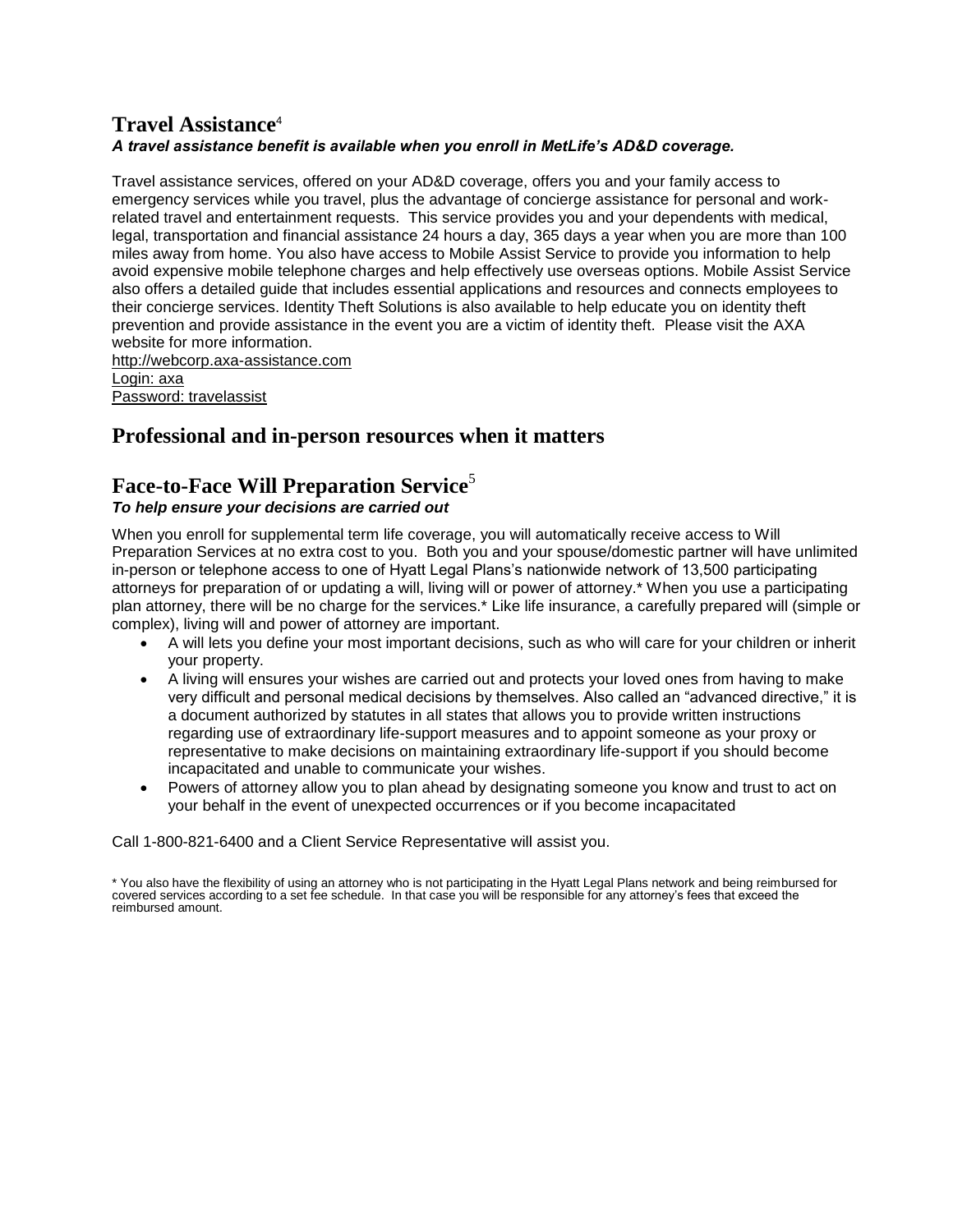## **Face-to-Face Estate Resolution ServicesSM5 (ERS)**

#### *Personal service and compassion assistance to help probate your and your spouse's/domestic partner's estates.*

MetLife Estate Resolution Services<sup>SM</sup> provides probate services in person or over the phone to the representative (executor or administrator) of the deceased employee's estate and the estate of the employee's spouse/domestic partner. Estate Resolution Services include preparation of documents and representation at court proceedings needed to transfer the probate assets from the estate to the heirs and completion of correspondence necessary to transfer non-probate assets. ERS covers participating plan attorneys' fees for telephone and face-to-face consultations or for the administrator or executor to discuss general questions about the probate process.

## **WillsCenter.com<sup>6</sup>**

#### *Self-service online legal document preparation*

Employees and spouses/domestic partners have access to WillsCenter.com, an online document service to prepare and update a will, living will, power of attorney or HIPAA authorization form in a secure 24/7 environment at no additional cost. This service is available with all life coverages. Log on to www.willscenter.com to register as a new user.

# retire**wise**®**<sup>2</sup>**

A four-part workshop series that offers you comprehensive retirement education. You also have the option to meet with a local financial professional to discuss your specific circumstances and individual goals.

## **Range of solutions for continuing workplace coverage**

#### **Portability** *So you can keep your coverage even if you leave your current employer*

Should you leave your employer for any reason, and your Supplemental Life, Supplemental Dependent Life, Supplemental AD&D, Supplemental Dependent AD&D and Buy-Up Accidental Death and Dismemberment insurance under this plan terminates, you will have an opportunity to continue group term coverage ("portability") under a different policy, subject to plan design and state availability. Rates will be based on the experience of the ported group and MetLife will bill you directly. Rates may be higher than your current rates. To take advantage of this feature, you must have coverage of at least \$10,000 up to a maximum of \$2,000,000 .

Portability is also available on coverage you've selected for your spouse/domestic partner and dependent child(ren). The maximum amount of coverage for spouse/domestic partners is \$250,000; the maximum amount of dependent child coverage is \$25,000. Increases, decreases and maximums are subject to state availability.

Generally, there is no minimum time for you to be covered by the plan before you can take advantage of the portability feature. Please see your employer or certificate for specific details. Please note that if you experience an event that makes you eligible for portable coverage, please call a MetLife representative at 1-888-252-3607 or contact your employer for more information.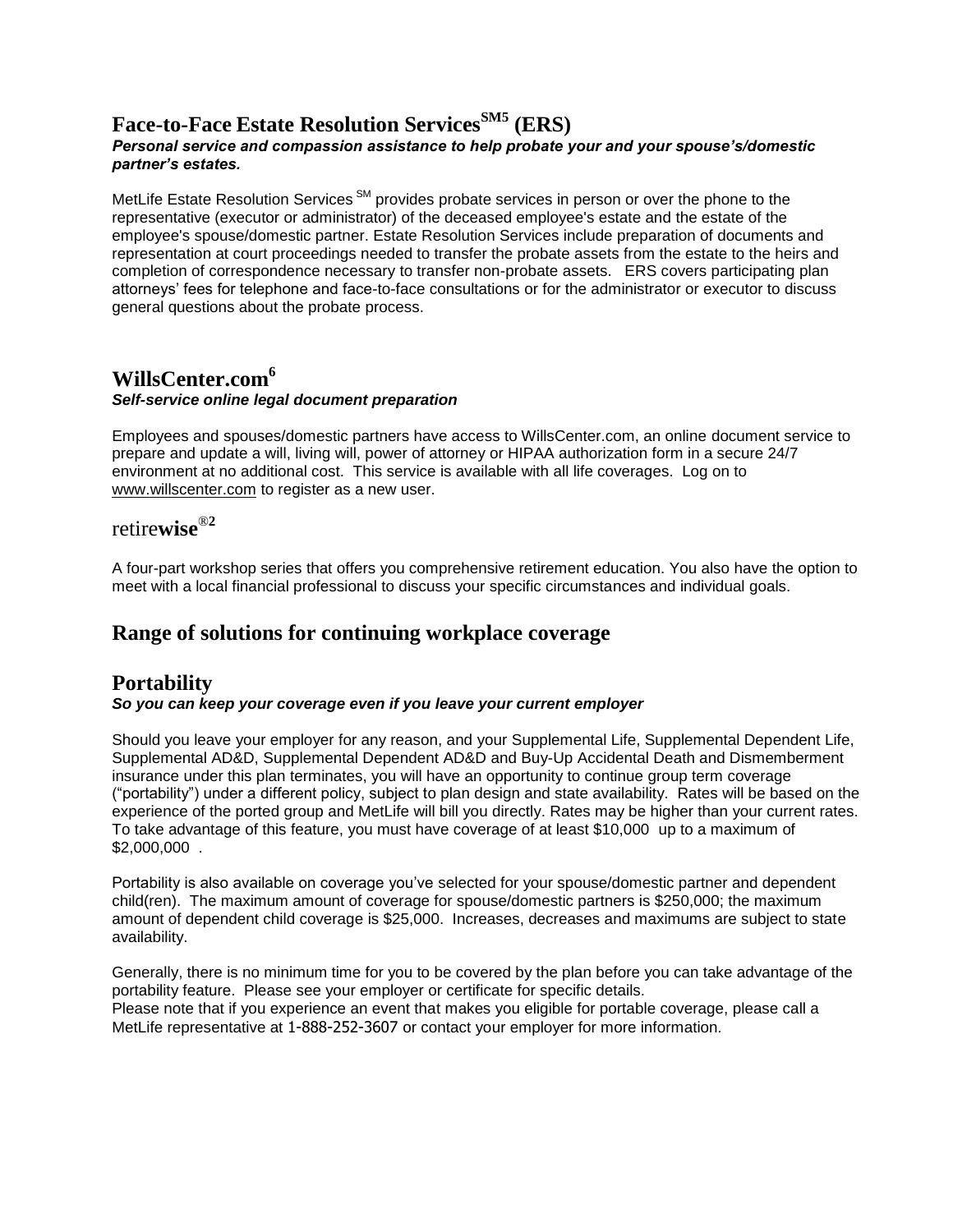## **Additional Features**

**This insurance offering from your employer and MetLife comes with additional features that can provide assistance to you and your family.**

## **Accelerated Benefits Option<sup>7</sup>**

#### *For access to funds during a difficult time*

If you become terminally ill and are diagnosed with 12 months or less to live, you have the option to receive up to 80% of your life insurance proceeds. This can go a long way towards helping your family meet medical and other expenses at a difficult time. Amounts not accelerated will continue under your employer's plan for as long as you remain eligible per the certificate requirements and the group policy remains in effect.

The accelerated life insurance benefits offered under your certificate are intended to qualify for favorable tax treatment under Section 101(g) of the Internal Revenue Code (26 U.S.C.Sec 101(g)).

Accelerated Benefits Option is not the same as long term care insurance (LTC). LTC provides nursing home care, home-health care, personal or adult day care for individuals above age 65 or with chronic or disabling conditions that require constant supervision.

The Accelerated Benefits Option is also available to spouses/domestic partners insured under Dependent Life insurance plans. This option is not available for dependent child coverage.

#### **Conversion** *For protection after your coverage terminates*

You can generally convert your group term life insurance benefits to an individual whole life insurance policy if your coverage terminates in whole or in part due to your retirement, termination of employment, or change in employee class. Conversion is available on all group life insurance coverages. Please note that conversion is **not** available on AD&D coverage. If you experience an event that makes you eligible to convert your coverage, please call 1-877-275-6387 to begin the conversion process. Please contact your employer for more information.

## **Extended Death Benefit**

#### *Provides death benefit coverage*

With this feature, you'll have death benefit protection without premium payment for a period of up to one year following termination of employment if you are Totally Disabled on the date your employment terminates. If you were covered under the plan for less than one year, coverage will be extended for the length of time you were covered.

### **What's Not Covered?**

Like most insurance plans, this plan has exclusions. Supplemental Life and Supplemental Dependent Life Insurance does not provide payment of benefits for death caused by suicide within the first two years (one year for group policies issued in Missouri, North Dakota and Colorado) of the effective date of the certificate or an increase in coverage. This exclusionary period is one year for residents of Missouri and North Dakota. If the group policy was issued in Massachusetts, the suicide exclusion does not apply to dependent life coverage. The suicide exclusion does not apply to residents of Washington, or to individuals covered under a group policy issued in Washington.

Please note that a reduction schedule may apply. Please see your plan administrator/employer or certificate for specific details.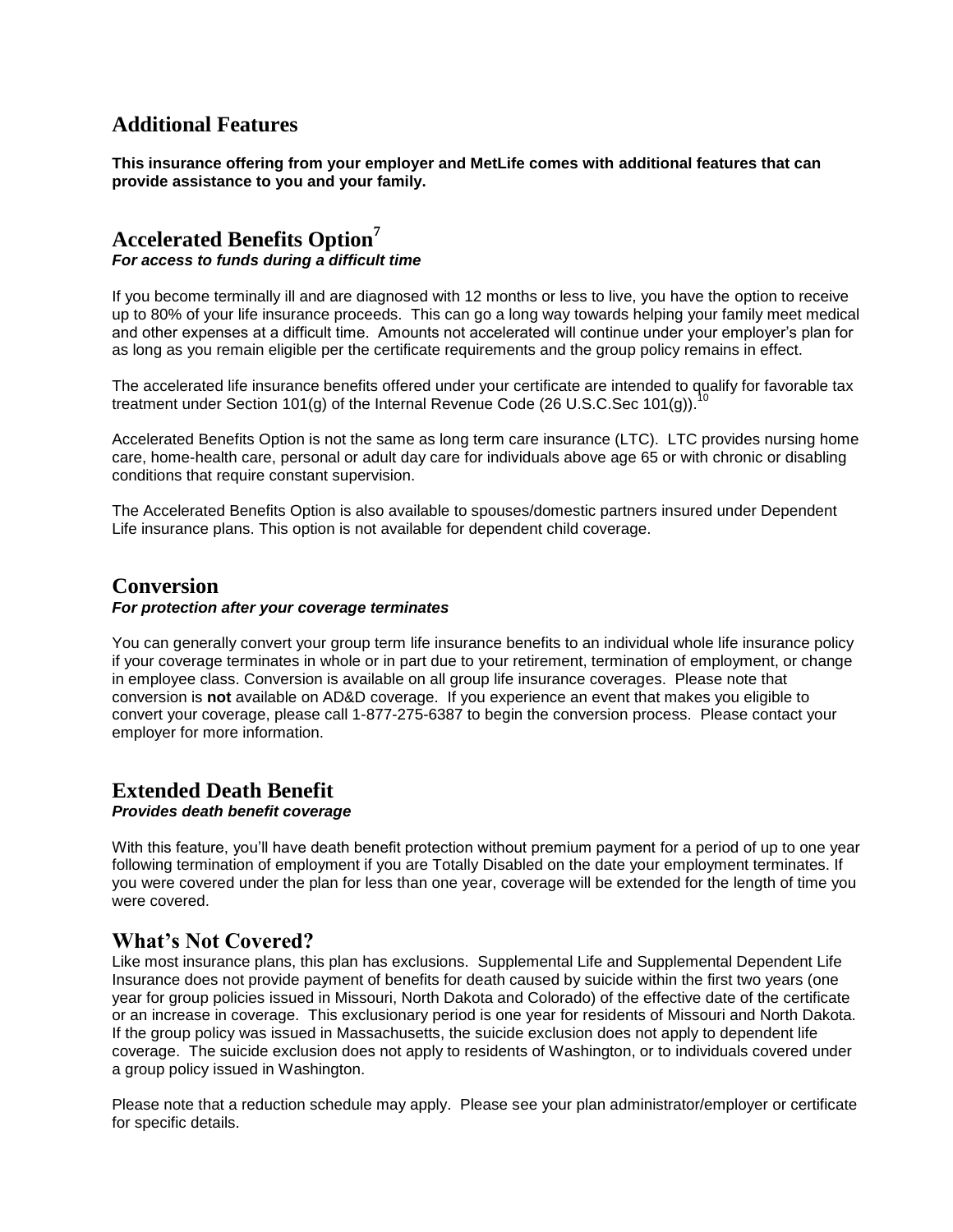**A***ccidental Death & Dismemberment (AD&D) coverage complements your Basic and Supplemental Life insurance coverage and helps protect you 24 hours a day, 365 days a year***.**

## **Accidental Death & Dismemberment Coverage Options**

This valuable coverage benefits beyond your disability or life insurance for losses due to covered accidents — including while commuting, traveling by public or private transportation and during business trips. MetLife's AD&D insurance pays you benefits if you suffer a covered accident that results in paralysis or the loss of a limb, speech, hearing or sight, brain damage or coma.. If you suffer a covered fatal accident, benefits will be paid to your beneficiary.

#### **Supplemental AD&D Coverage Amounts for You**

Your Supplemental AD&D amount is equal to your Supplemental Term Life amount.

#### **Supplemental AD&D Coverage Amounts for Spouse/Domestic Partner and Child(ren)**

Your Spouse/ Domestic Partner and child(ren) will be eligible for coverage amounts equal to their amounts of Dependent Term Life coverage.

\*Child(ren)'s Eligibility: Dependent children ages from birth to 26 years old.

### **Monthly Cost for Accidental Death & Dismemberment (AD&D) Insurance**

| <b>Supplemental Coverage</b>      | Monthly Cost Per \$1,000 of Coverage |
|-----------------------------------|--------------------------------------|
| Employee                          | \$0.015                              |
| Dependent Spouse/Domestic Partner | \$0.015                              |
| Dependent Child                   | \$0.043                              |

### **Covered Losses**

This AD&D insurance pays benefits for covered losses that are the result of an accidental injury or loss of life. The full amount of AD&D coverage you select is called the "Full Amount" and is equal to the benefit payable for the loss of life. Benefits for other losses are payable as a predetermined percentage of the Full Amount, and will be listed in your coverage in a table of Covered Losses. Such losses include loss of limbs, sight, speech and hearing, various forms of paralysis. The maximum amount payable for all Covered Losses sustained in any one accident is capped at 100% of the Full Amount.

## **Standard Additional Benefits Include**

Some of the standard additional benefits included in your coverage that may increase the amounts payable to you and/or defray additional expenses that result from accidental injury or loss of life are:

- Air Bag
- Seat Belt
- Common Carrier

## **What Is Not Covered?**

Accidental Death & Dismemberment insurance does not include payment for any loss which is caused by or contributed to by: physical or mental illness, diagnosis of or treatment of the illness; an infection, unless caused by an external wound accidentally sustained, or from food poisoning; suicide or attempted suicide; injuring oneself on purpose; the voluntary intake or use by any means of any drug, medication or sedative,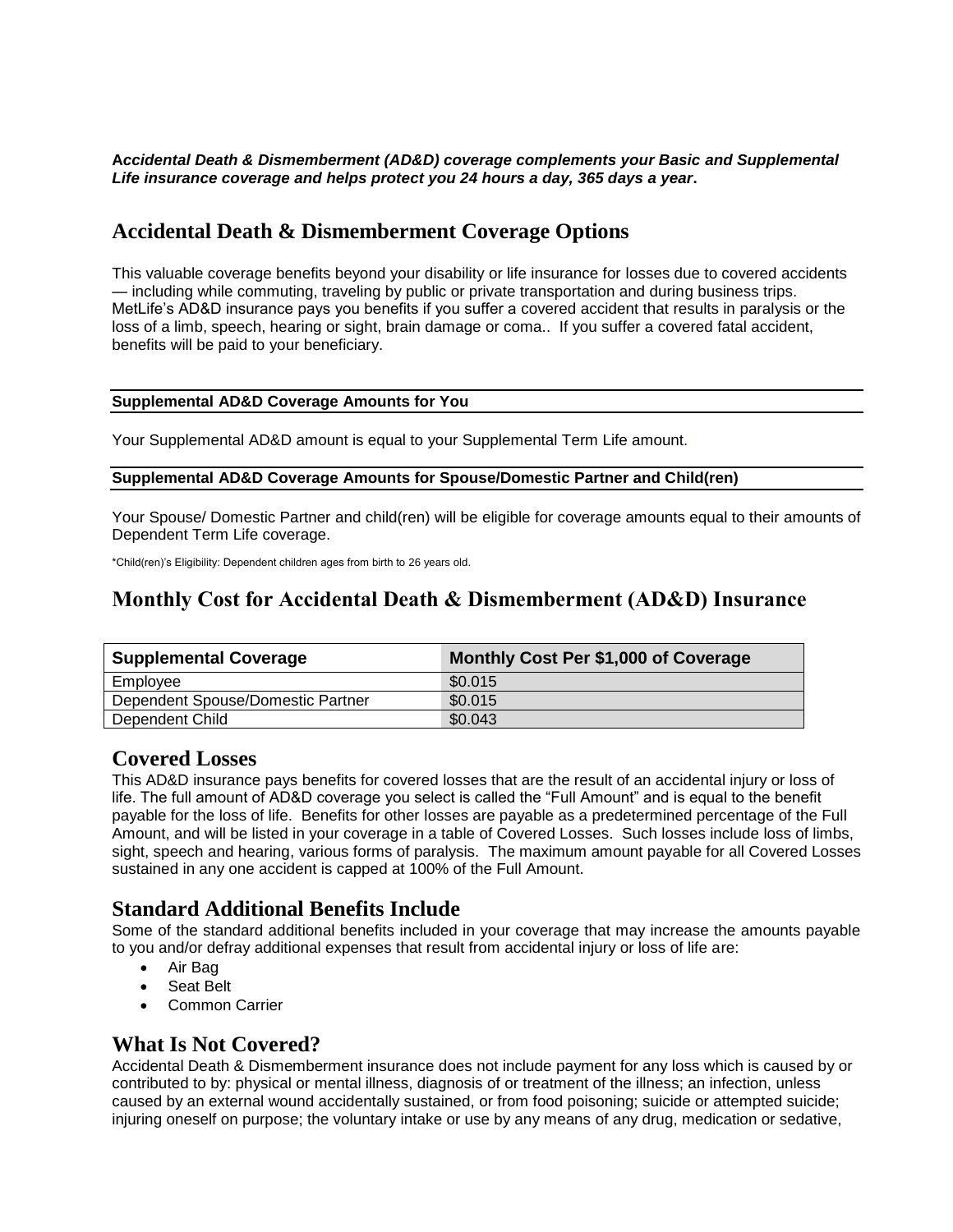unless taken as prescribed by a doctor or an over-the-counter drug taken as directed; voluntary intake of alcohol in combination with any drug, medication or sedative; war, whether declared or undeclared, or act of war, insurrection, rebellion or active participation in a riot; committing or trying to commit a felony; any poison, fumes or gas, voluntarily taken, administered or absorbed; service in the armed forces of any country or international authority, except the United States National Guard; operating, learning to operate, or serving as a member of a crew of an aircraft; while in any aircraft for the purpose of descent from such aircraft while in flight (except for self-preservation); or operating a vehicle or device while intoxicated as defined by the laws of the jurisdiction in which the accident occurs.

## **Who Can Be A Designated Beneficiary?**

You can select any beneficiary(ies) other than your employer for your Basic and Supplemental coverages, and you may change your beneficiary(ies) at any time. You can also designate more than one beneficiary. You are the beneficiary for your Dependent coverage.

1 Grief Counseling and Funeral Planning services are provided through an agreement with Harris, Rothenberg International (HRI), Inc. HRI is not an affiliate of MetLife, and the services HRI provides are separate and apart from the insurance provided by MetLife. HRI has a nationwide network of over 35,000 counselors. Counselors have master's or doctoral degrees and are licensed professionals. Subject to state regulatory approval, not approved in all states. The grief counseling program does not provide support for issues such as domestic issues, parenting issues, or marital/ relationship issues (other than a finalized divorce). For such issues, members should inquire with their human resources departments about available company resources. This program is available to a insureds, their dependents and beneficiaries, who must have received a serious medical diagnosis or suffered a loss that has occurred, meaning, the diagnosis or loss must have taken place prior to accessing the grief counseling program. Events that may result in a loss are not covered under this program unless and until such loss has occurred.

2 Delivering the Promise, retirewise and Transition Solutions are part of PlanSmart®, a financial well-being program. The MassMutual financial professionals involved in the PlanSmart program were affiliated with MetLife until July 2016, when MMLIC acquired MSI Financial Services, Inc. MetLife continues to administer the PlanSmart program, but has arranged with MassMutual to have these specially-trained financial professionals offer financial education and provide personal guidance to employees and former employees of firms providing PlanSmart through MetLife.

3 The TCA is not insured by the Federal Deposit Insurance Corporation or any government agency. The assets backing TCAs are maintained in MetLife's general account and are subject to claims of MetLife's creditors. MetLife bears the investment risk of the assets backing TCAs, and expects to receive a profit. Regardless of the investment experience of such assets, the interest credited to TCAs will never fall below the guaranteed minimum rate. Guarantees are subject to the financial strength and claims paying ability of MetLife.

4 Travel Assistance and Identity Theft Solutions services are administered by AXA Assistance USA, Inc. Certain benefits provided under the Travel Assistance program are underwritten by Certain Underwriters at Lloyd's London (not incorporated) through Lloyd's Illinois, Inc. Neither AXA Assistance USA Inc. nor the Lloyd's entities are affiliated with MetLife, and the services and benefits they provide are separate and apart from the insurance provided by MetLife.

5 Will Preparation and MetLife Estate Resolution Services are offered by Hyatt Legal Plans, Inc., Cleveland, Ohio, a MetLife company. In certain states, legal services benefits are provided through insurance coverage underwritten by Metropolitan Property and Casualty Insurance Company and affiliates, Warwick, Rhode Island. For New York sitused cases, the Will Preparation service is an expanded offering that includes office consultations and telephone advice for certain other legal matters beyond Will Preparation. Tax Planning and preparation of Living Trusts are not covered by the Will Preparation Service. Certain services are not covered by Estate Resolution Services, including matters in which there is a conflict of interest between the executor and any beneficiary or heir and the estate; any disputes with the group policyholder, MetLife and/or any of its affiliates; any disputes involving statutory benefits; will contests or litigation outside probate court; appeals; court costs, filing fees, recording fees, transcripts, witness fees, expenses to a third party, judgments or fines; and frivolous or unethical matters.

6 WillsCenter.com is a document service provided by SmartLegalForms, Inc., an affiliate of Epoq Group, Ltd. SmartLegalForms, Inc. is not affiliated with MetLife and the WillsCenter.com service is separate and apart from any insurance or service provided by MetLife. The WillsCenter.com service does not provide access to an attorney, does not provide legal advice, and may not be suitable for your specific needs. Please consult with your financial, legal, and tax advisors for advice with respect to such matters.

7 The Accelerated Benefits Option is subject to state availability and regulation. The accelerated life insurance benefits offered under your certificate are intended to qualify for favorable federal tax treatment. If the accelerated benefits qualify for favorable tax treatment, the benefits will be excludable from your income and not subject to federal taxation.

This information was written as a supplement to the marketing of life insurance products. Tax laws relating to accelerated benefits are complex and limitations may apply. You are advised to consult with and rely on an independent tax advisor about your own particular circumstances.

Receipt of accelerated benefits may affect your eligibility, or that of your spouse or your family, for public assistance programs such as medical assistance (Medicaid), Temporary Assistance to Needy Families (TANF), Supplementary Social Security Income (SSI) and drug assistance programs. You are advised to consult with social service agencies concerning the effect that receipt of accelerated benefits will have on public assistance eligibility for you, your spouse or your family.